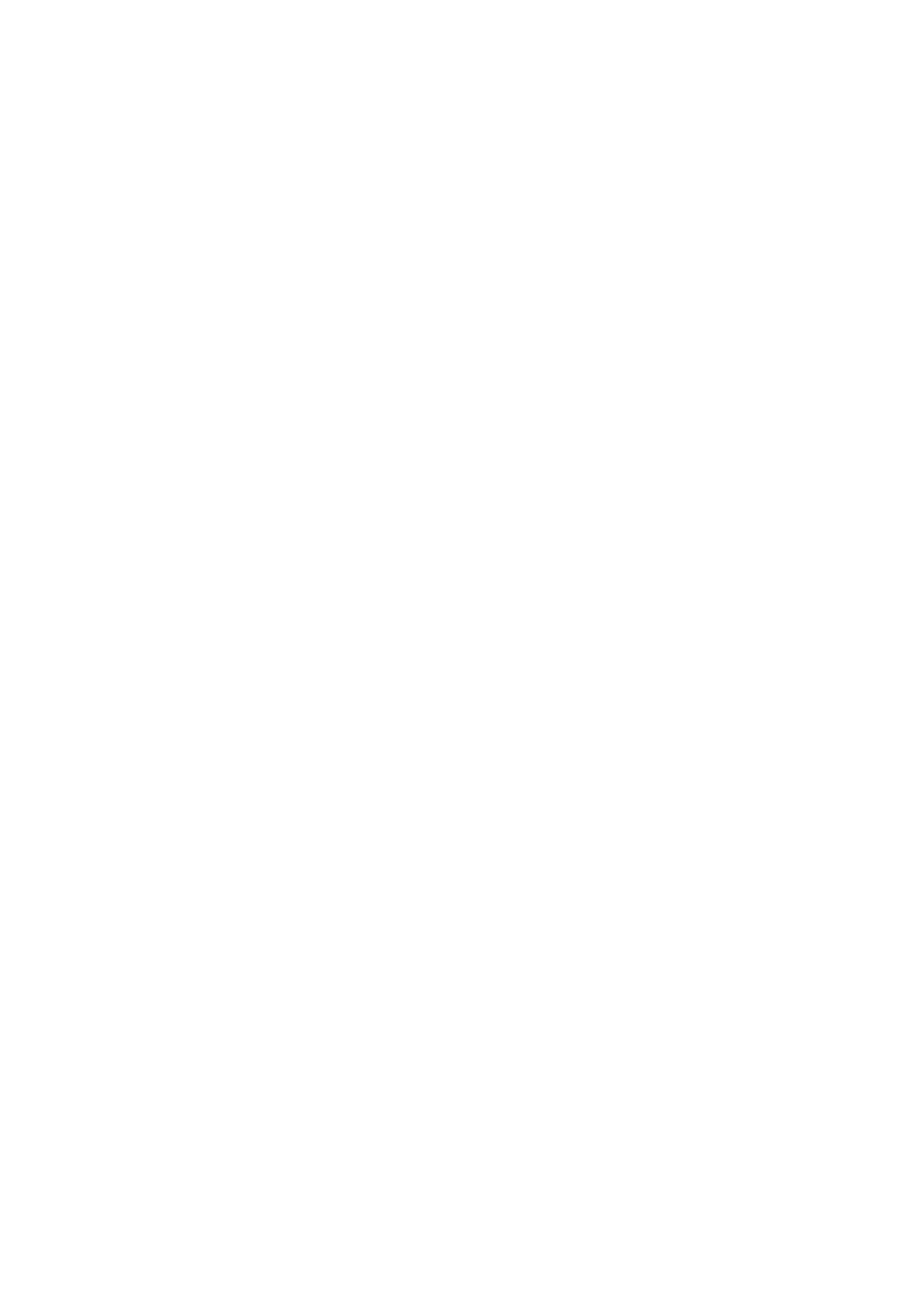Use Cost Explorer to visualize and understand your costs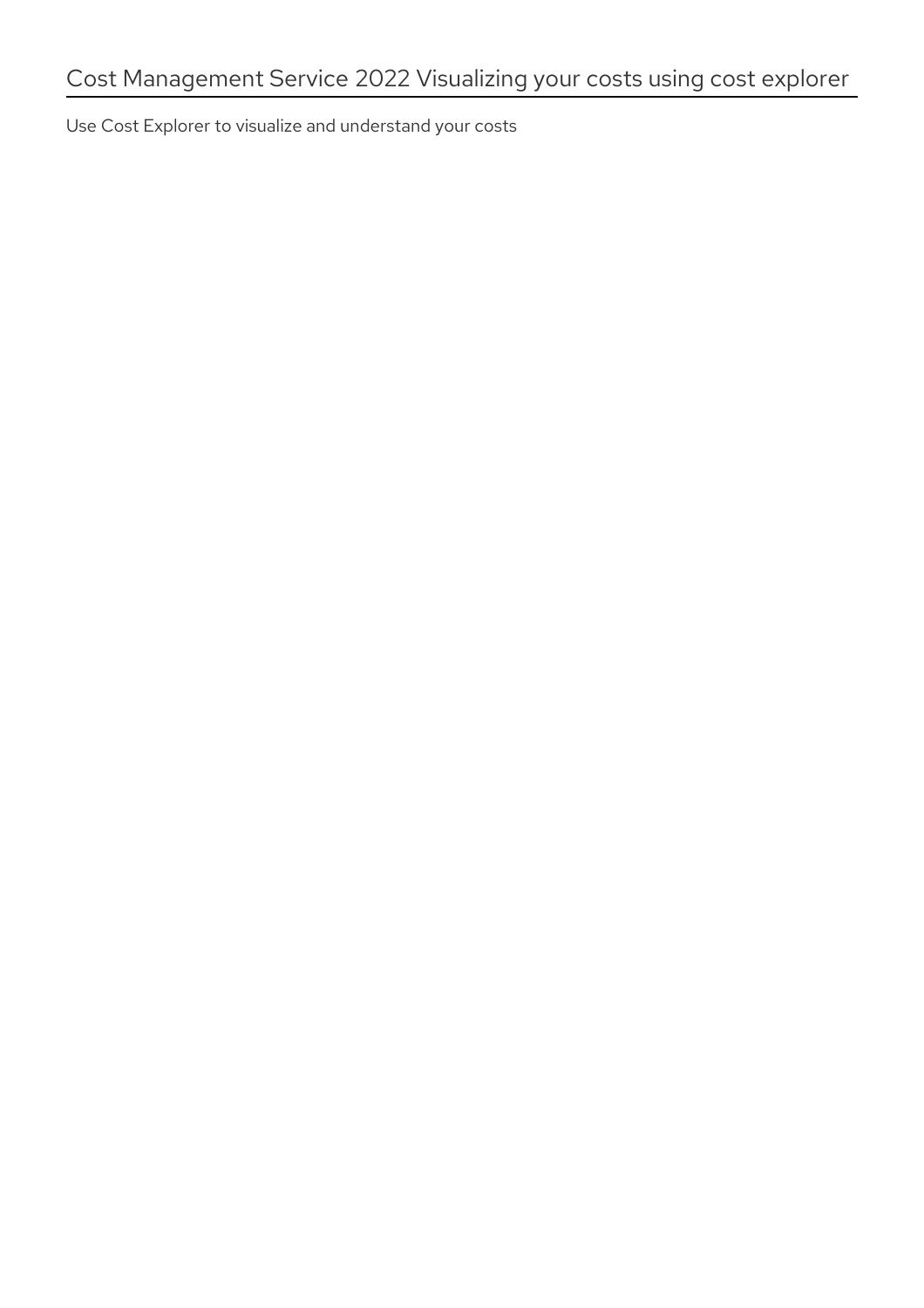## Legal Notice

Copyright © 2022 Red Hat, Inc.

The text of and illustrations in this document are licensed by Red Hat under a Creative Commons Attribution–Share Alike 3.0 Unported license ("CC-BY-SA"). An explanation of CC-BY-SA is available at

http://creativecommons.org/licenses/by-sa/3.0/

. In accordance with CC-BY-SA, if you distribute this document or an adaptation of it, you must provide the URL for the original version.

Red Hat, as the licensor of this document, waives the right to enforce, and agrees not to assert, Section 4d of CC-BY-SA to the fullest extent permitted by applicable law.

Red Hat, Red Hat Enterprise Linux, the Shadowman logo, the Red Hat logo, JBoss, OpenShift, Fedora, the Infinity logo, and RHCE are trademarks of Red Hat, Inc., registered in the United States and other countries.

Linux ® is the registered trademark of Linus Torvalds in the United States and other countries.

Java ® is a registered trademark of Oracle and/or its affiliates.

XFS ® is a trademark of Silicon Graphics International Corp. or its subsidiaries in the United States and/or other countries.

MySQL<sup>®</sup> is a registered trademark of MySQL AB in the United States, the European Union and other countries.

Node.js ® is an official trademark of Joyent. Red Hat is not formally related to or endorsed by the official Joyent Node.js open source or commercial project.

The OpenStack ® Word Mark and OpenStack logo are either registered trademarks/service marks or trademarks/service marks of the OpenStack Foundation, in the United States and other countries and are used with the OpenStack Foundation's permission. We are not affiliated with, endorsed or sponsored by the OpenStack Foundation, or the OpenStack community.

All other trademarks are the property of their respective owners.

### Abstract

This guide describes how to manage your costs using the interactive Cost Explorer.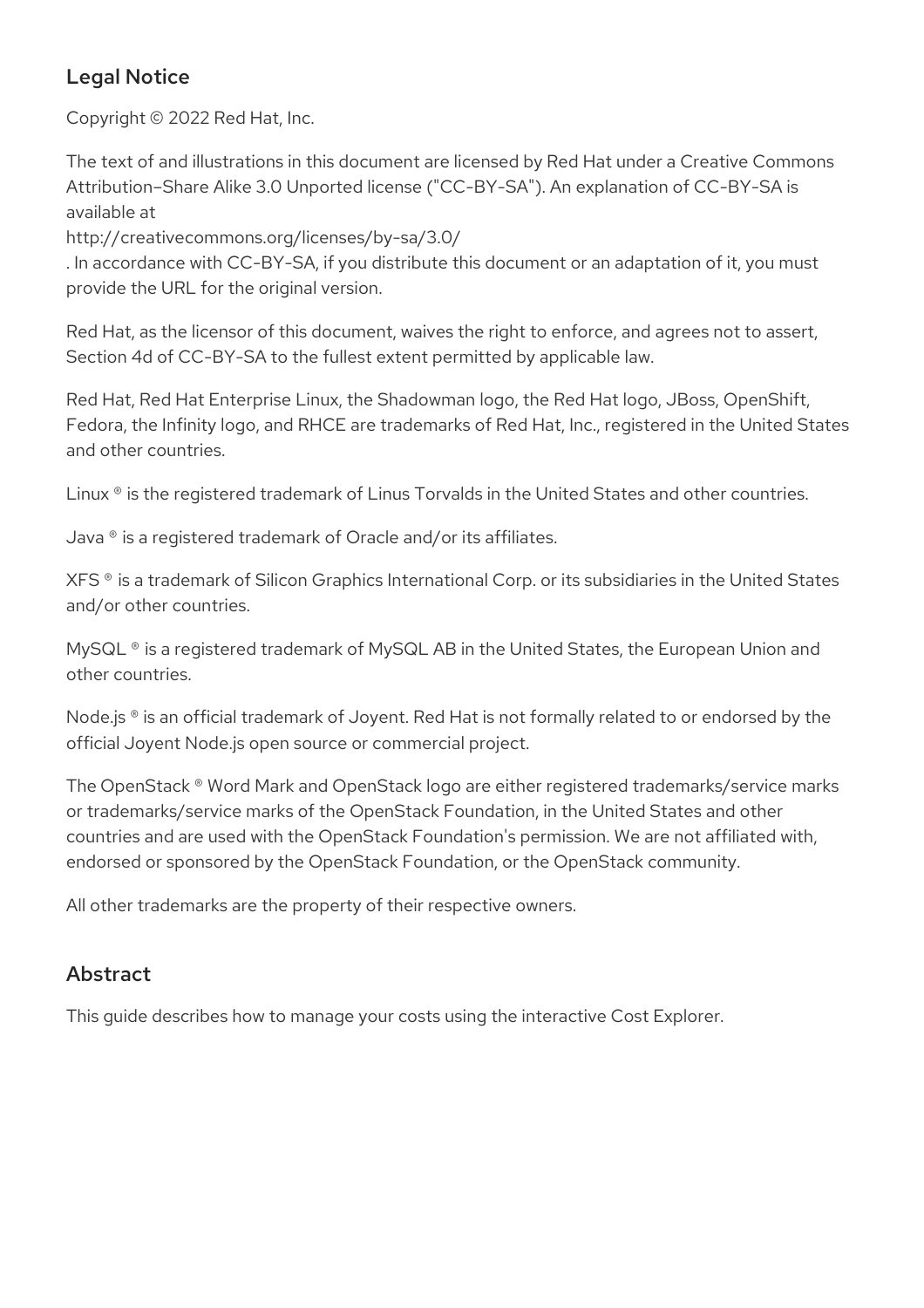## Table of Contents

| <b>CHAPTER 1. USING COST EXPLORER</b>       |  |
|---------------------------------------------|--|
| 1.1. UNDERSTANDING COST EXPLORER            |  |
| 1.2. FILTERING COST DATA WITH COST EXPLORER |  |
| 1.3. EXPORTING COST DATA                    |  |
|                                             |  |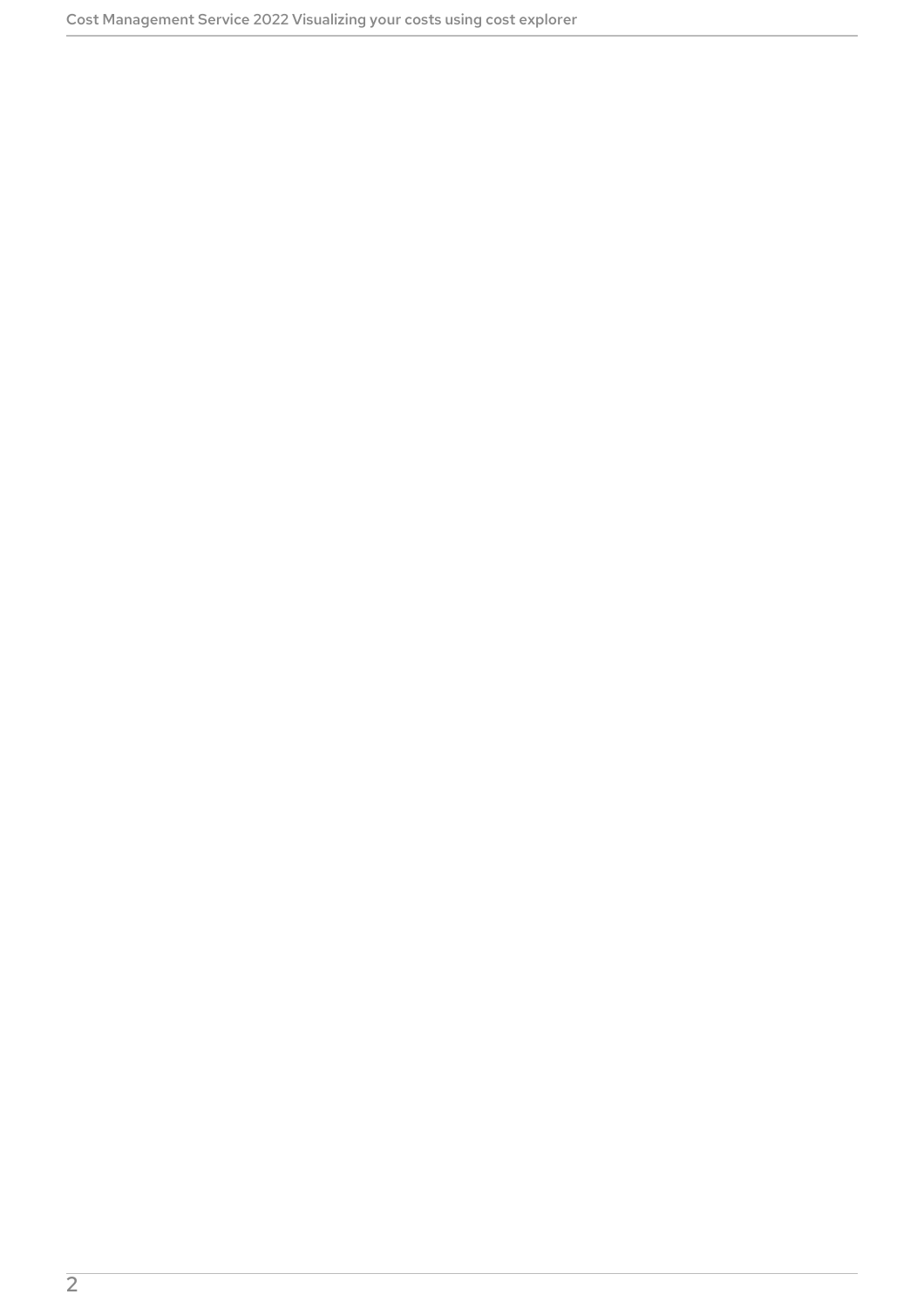## CHAPTER 1. USING COST EXPLORER

<span id="page-6-0"></span>The cost management Cost Explorer, allows you to see your costs through time. Using the Cost Explorer, you can now filter through your spend to find answers to your questions, see details, and look for trends in data.

## <span id="page-6-1"></span>1.1. UNDERSTANDING COST EXPLORER

The cost management Cost [Explorer](https://console.redhat.com/openshift/cost-management/explorer) allows you to create custom graphs containing up to 90 days of cost and usage information to better visualize and interpret your costs.

With Cost Explorer you can:

- **•** Identify abnormal events.
- $\bullet$ Understand how you cost data changes over time.
- Create custom bar charts of your cost and usage data.
- Export custom cost data files.

#### Figure 1.1. The Cost Explorer Interface



A single bar in the Cost Explorer chart represents one day of cost and usage data corresponding to the filtered options. The five most significant metrics are individually displayed and all other metrics placed into the *Others* category. See Section 1.2, "Filtering cost data with Cost [Explorer"](#page-7-1) for more information on filtering your cost and usage data.

## <span id="page-6-2"></span>1.2. FILTERING COST DATA WITH COST EXPLORER

Using the filter options in Cost [Explorer](https://console.redhat.com/openshift/cost-management/explorer) you can customize what data to view.

This example shows how to see the costs related to an OpenShift Container Platform project from the previous 90 days.

#### **Prerequisites**